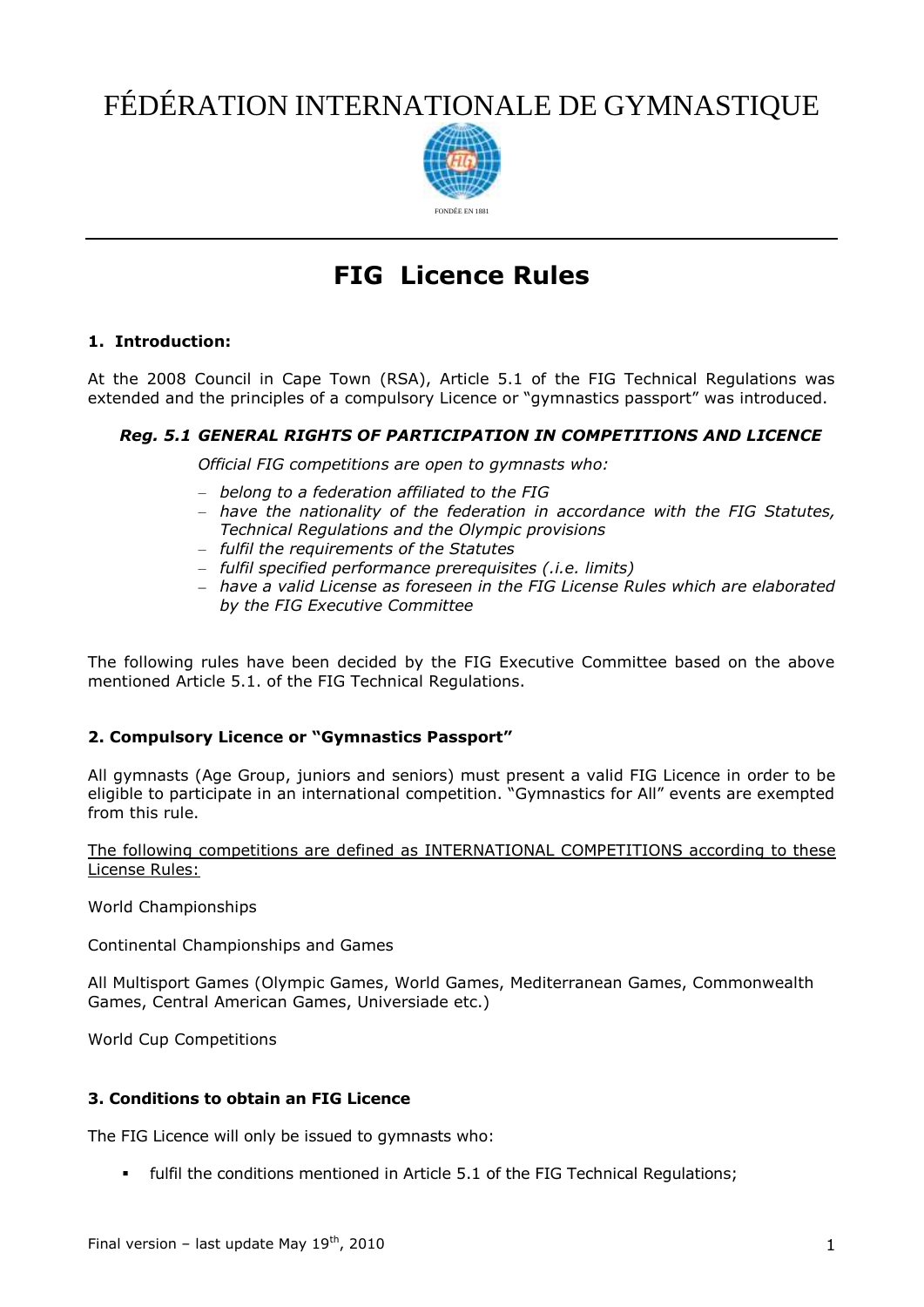- have personally signed the Appendix 1 of the Licence Rules (FIG Licence Rules Application Form). Through their signature, gymnasts consent and agree to comply with and be bound by the FIG Statutes and all of the FIG Rules and Regulations and their amendments;
- have personally signed the Appendix 1 of the Licence Rules (Acknowledgement and Agreement). Through their signature, gymnasts consent and agree to the creation of their profile in WADA Doping Control Clearing House (ADAMS), and/or any other authorized National Anti-Doping Organizations (NADOs) similar system under FIG's agreement for the sharing of information, and to the entry on their doping control, Whereabouts and Therapeutic Use Exemptions related data in such systems;
- belong to a FIG affiliated Federation that is in good standing;
- have obtained the signature of the President or the Secretary General of their affiliated Federation on the application form;
- have provided all the information requested at article 9 of the present rules;
- have paid the fee for the FIG Licence.

# **4. Licence Check**

#### At registration

The Organising Committees of the events mentioned in article 2 of the present rules must control the licences of all gymnasts at the latest at the nominative entry deadline.

The registration of a gymnast who does not have a FIG Licence is considered as non accepted.

The Organising Committee must inform the affiliated federation of the gymnast(s) concerned.

If a gymnast does not have a FIG Licence but it has already been requested to FIG before the nominative entry deadline, and FIG is in possession of all the required information, the gymnast may be allowed by the Organising Committee to participate in the event if s/he presents his/her issued FIG Licence at accreditation.

# At accreditation

Gymnasts who do not present a valid FIG Licence at accreditation are not allowed to compete.

Should a gymnast not be able to show his/her FIG Licence at accreditation, the Organising Committee may check on the official FIG Website if the respective gymnast has a valid licence or not. If this can be verified in due time by the Organising Committee, the gymnast may participate in the competition by paying a fee of CHF 20.- to the Organising Committee.

Should a gymnast present an invalid licence or the validity of the forgotten licence may not be verified by the Organising Committee, the gymnast shall not be allowed to compete.

# **5. Validity of the Licence**

The Licence is valid for two years from the date it is issued by FIG.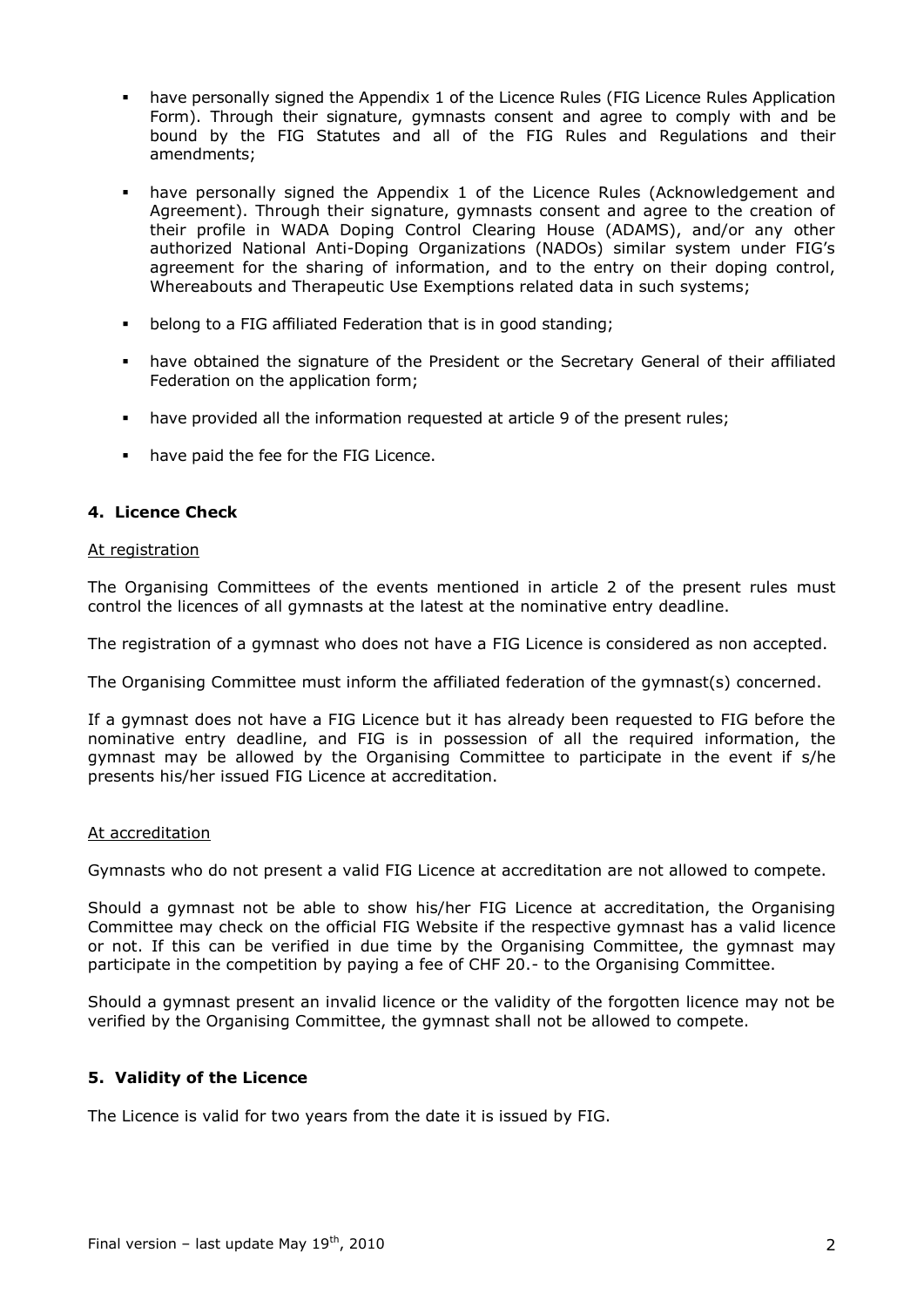# **6. World of Gymnastics**

The Licence entitles the holder to receive the FIG magazine *World of Gymnastics* free of charge.

# **7. List of Licence Holders**

A list of all Licence Holders will be published on the FIG Website.

This list should be updated weekly and shall include all Licences which are valid at that time. Licences which have expired will be deleted.

The published information shall include:

- Federation / Nationality
- Gymnast's Full Name (First Name and Surname)  $\bullet$
- Date of Birth  $\bullet$
- Gender
- **Discipline**
- Licence Expiry Date
- Licence Number

#### **8. Application procedure and fee**

Only FIG affiliated Federations in good standing can apply for Licences for their gymnasts.

An application form must be completed for each gymnast.

An application for a licence shall be made one (1) month prior to the validity date required.

Application forms are available on the FIG website or at the FIG Headquarters in Lausanne upon written request. Applications may be filled in at any time on line (FIG website ) or sent to the FIG Office by e-mail, fax or regular mail.

The application form must be returned completed, duly signed and stamped by the President or Secretary General of the respective affiliated federation.

The application form must be signed by the gymnast. All consent forms from minor applicants, according to the legislation of the applicant's country, must be counter-signed by their legal representative.

The application is only valid once the fee is duly paid and received at the FIG.

The fee is of CHF 30.- for online applications and payments, provided the application is complete and all documents are sent through the online registration.

The fee is of CHF 45.- for incomplete applications and all other ways of application and payments.

The FIG will bear 50% of the total Licence costs. This amount is already deducted from the fee mentioned above.

The paid fee is valid for two years.

This fee includes the issue and delivery of the Licence, the integration on the List of Licence Holders and the shipment of the *World of Gymnastics*.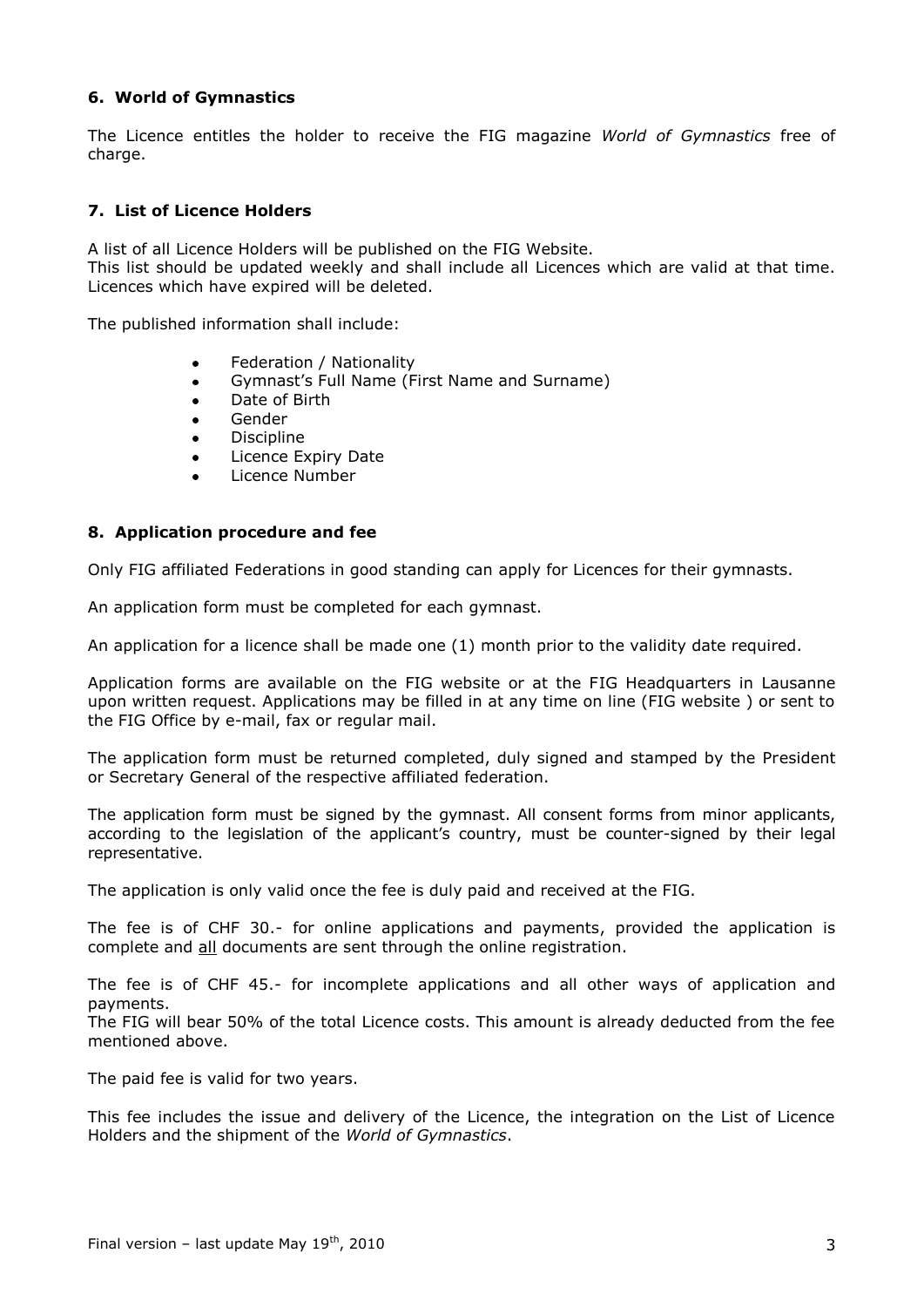Transition Period:

The fee for applications made before 30<sup>th</sup> June 2009 is exempted. The presentation of the Licence is mandatory as of  $15<sup>th</sup>$  October 2009.

# **9. Information requested for the application**

The requested information of the FIG Licence Application Form must be duly completed by the respective federation:

- Name of FIG affiliated Federation
- Gymnast's Surname  $\bullet$
- Gymnast's First Name
- Gymnast's Address, Postal Code, City, State, Country
- Gymnast's Email address
- Discipline (i.e. MAG, WAG, RG, TRA, AER, ACRO)
- Passport number and validity
- Gender
- Date of Birth
- Signature of the gymnast (and the legal representative if necessary)
- Signature of the President or Secretary General of the affiliated Federation
- Stamp of the affiliated Federation
- Photo (Colour passport photo 45mm x 35mm)
- Copy of the valid passport incl. signature of the passport holder
- Proof of the payment of the Licence fee

The respective affiliated Federation is fully responsible for all information and documents provided with the application form.

All the above requirements are compulsory in order to obtain a licence.

An application form that is incomplete is considered as invalid and the licence will not be issued.

# **10. Content of the Licence**

The Licence will be a plastic-coated card in the format 85mm x 54mm and shall display the following information:

- FIG Logo and Name
- Photo (approx. 32mm x 25mm)
- Licence Number
- Nationality / Federation
- Gymnast's Full Name
- Date of Birth
- Gender  $\bullet$
- Discipline (MAG, WAG, RG, TRA, AER, ACRO)
- Function
- Signature of the gymnast

# **11. Renewal of the Licence**

The Licence is valid two years and must be renewed in due time before its expiry date. An application for renewal shall be made one (1) month prior to the expiry date. Applications for renewal are accepted six (6) months prior to the expiry date.